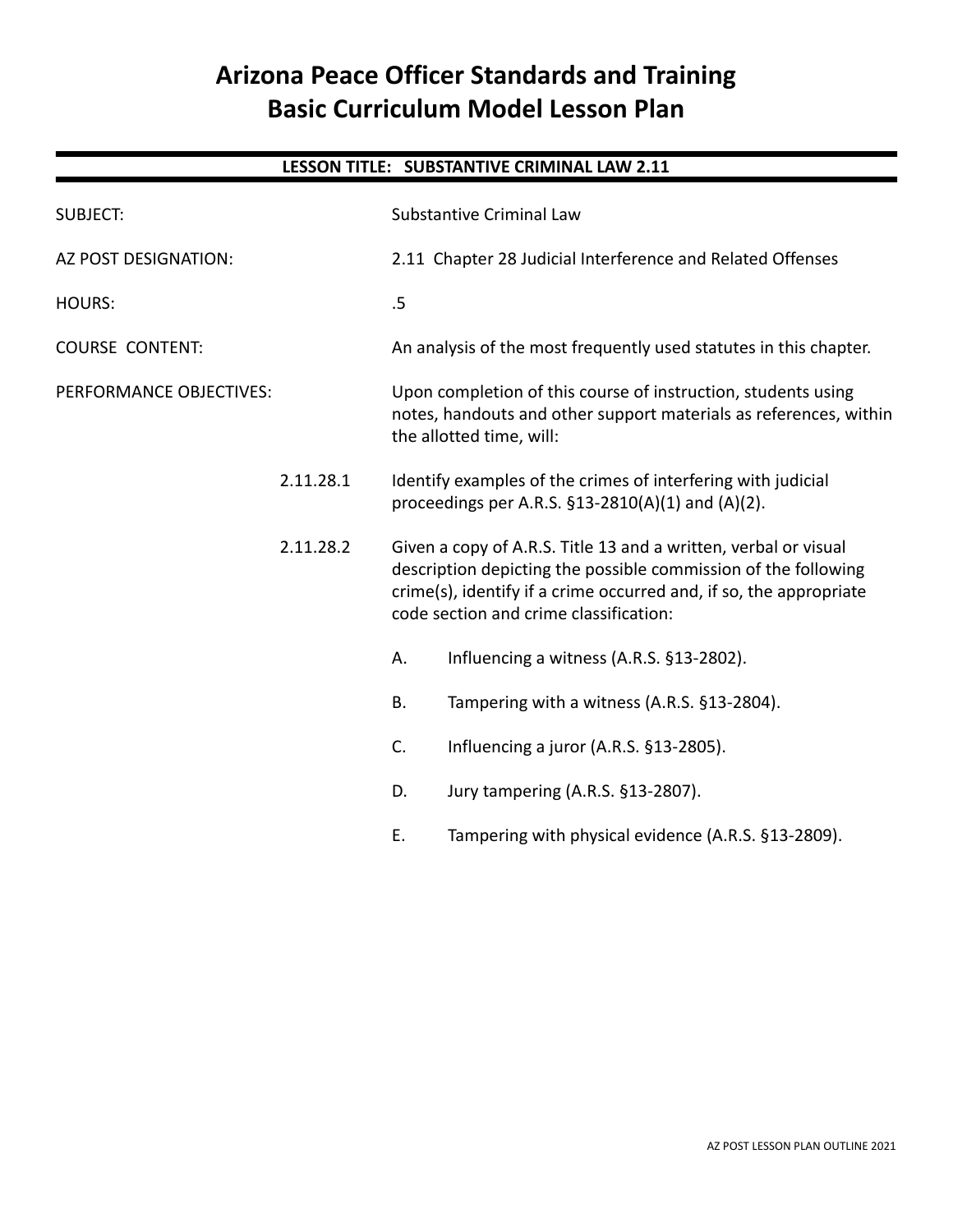# **LESSON TITLE: SUBSTANTIVE CRIMINAL LAW CHAPTER 28 JUDICIAL INTERFERENCE AND RELATED OFFENSES PAGE: 2**

| DATE FIRST PREPARED:             | November 2000                                            |                     |
|----------------------------------|----------------------------------------------------------|---------------------|
| <b>PREPARED BY:</b>              | <b>SME Committee</b>                                     |                     |
| <b>REVIEWED - REVISED:</b>       | <b>SME Committee</b>                                     | DATE: May 2002      |
| <b>REVIEWED - REVISED:</b>       | AZ POST (Word)                                           | DATE: June 2003     |
| <b>REVIEWED - REVISED:</b>       | <b>SME Committee</b>                                     | DATE: January 2009  |
| <b>REVIEWED - REVISED:</b>       | <b>SME Committee</b>                                     | DATE: November 2011 |
| <b>REVIEWED - REVISED:</b>       | <b>SME Committee</b>                                     | DATE: August 2019   |
| REVIEWED - REVISED:              | <b>SME Committee</b>                                     | DATE: December 2020 |
| <b>REVIEWED - REVISED:</b>       | AZPOST (DocX)                                            | DATE: January 2022  |
| REVIEWED - REVISED:              |                                                          | DATE:               |
| <b>REVIEWED - REVISED:</b>       |                                                          | DATE:               |
| REVIEWED - REVISED:              |                                                          | DATE:               |
| AZ POST - APPROVAL:              | Steve Enteman                                            | DATE: August 2019   |
| AZ POST - APPROVAL:              | Mandy Faust                                              | DATE: February 2021 |
| AZ POST - APPROVAL:              | Lori Wait                                                | DATE: January 2022  |
| <b>INSTRUCTOR REFERENCES:</b>    | A.R.S. Title 13                                          |                     |
| <b>CLASS LEVEL:</b>              | Student                                                  |                     |
| <b>TRAINING AIDS:</b>            | http://www.azleg.gov/ArizonaRevisedStatutes.asp          |                     |
| <b>INSTRUCTIONAL STRATEGY:</b>   | Interactive lecture.                                     |                     |
| <b>SUCCESS CRITERIA:</b>         | 70% or higher on a written, multiple-choice examination. |                     |
| <b>COMPUTER FILE NAME:</b>       | 2-11 Ch 28 Judicial Interference and related             |                     |
| DATE RELEASED TO THE SHARE FILE: | May 27, 2022                                             |                     |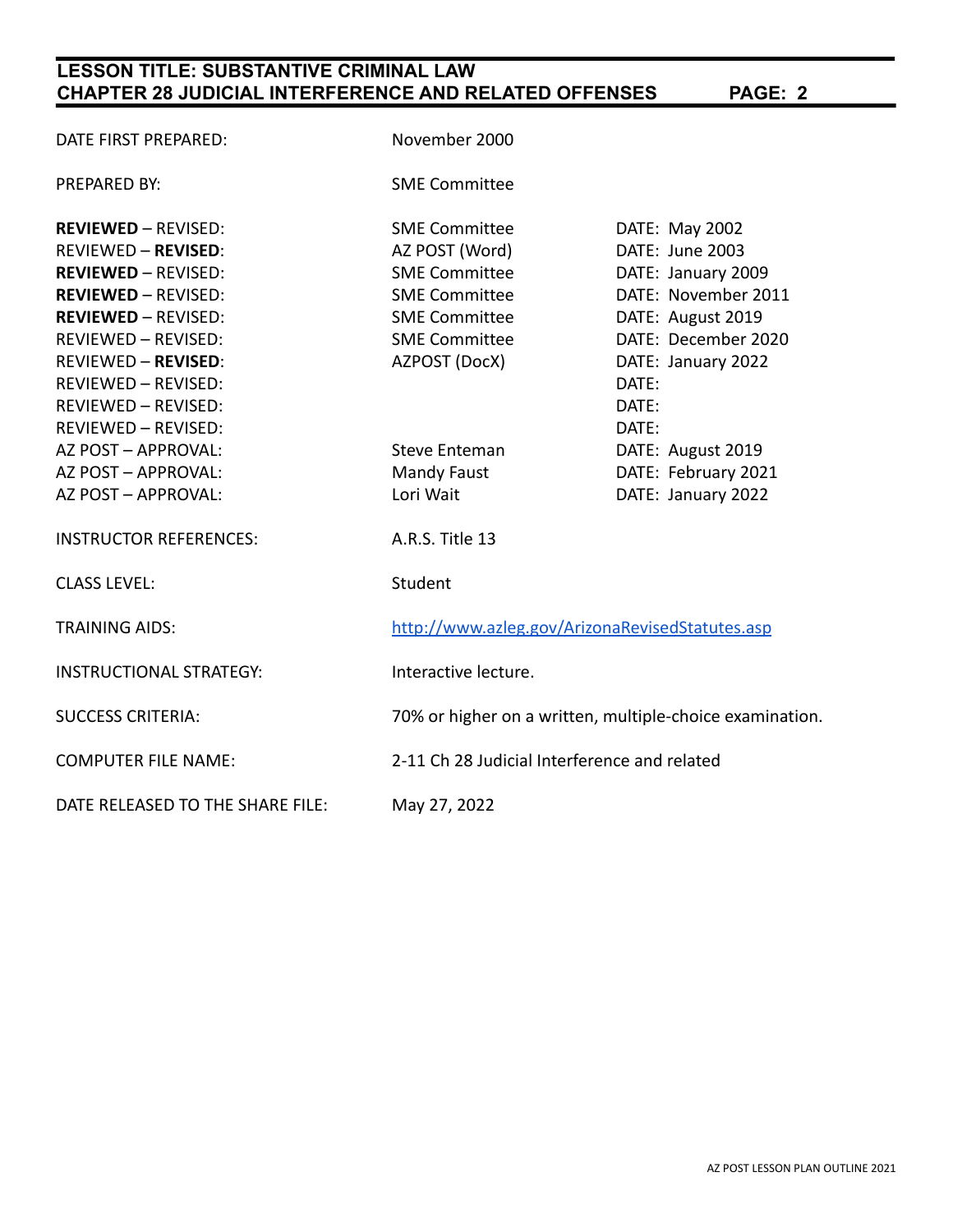### **I. INTRODUCTION**

A. Instructor – (self) introduction.

**LESSON TITLE: SUBSTANTIVE CRIMINAL LAW**

B. Preview of performance objectives. *INSTRUCTOR NOTE: Use if taught as a "Stand alone" lesson plan.*

#### **II. 13-2801 – DEFINITIONS**

- A. Juror means any person who is a member of any impaneled jury or grand jury and includes any person who has been drawn or summoned to attend as a prospective juror.
- B. Official proceeding means a proceeding heard before any legislative, judicial, administrative or other governmental agency or official authorized to hear evidence under oath.
- C. Physical evidence means any article, object, document, record or other thing of physical substance.
- D. Testimony means oral or written statements, documents or any other material that may be offered by a witness in an official proceeding.

### **III. 13-2802 – INFLUENCING A WITNESS P. O. 2.11.28.2A**

- A. A person commits this crime if such person threatens a witness or offers, confers or agrees to confer any benefit upon a witness in any official proceeding or a person he/ she believes may be called as a witness with intent to:
	- 1. Influence the testimony of that person; or
	- 2. Induce that person to avoid legal process summoning him/her to testify; or
	- 3. Induce that person to absent himself/herself from any official proceeding to which he/she has been legally summoned.
- B. This is a felony.

#### **IV. 13-2804 – TAMPERING WITH A WITNESS P. O. 2.11.28.2B**

- A. A person commits this crime if such person knowingly induces a witness in any official proceeding or a person he/she believes may be called as a witness to:
	- 1. Unlawfully withhold any testimony; or
	- 2. Testify falsely; or
	- 3. Absent himself/herself from the proceeding; or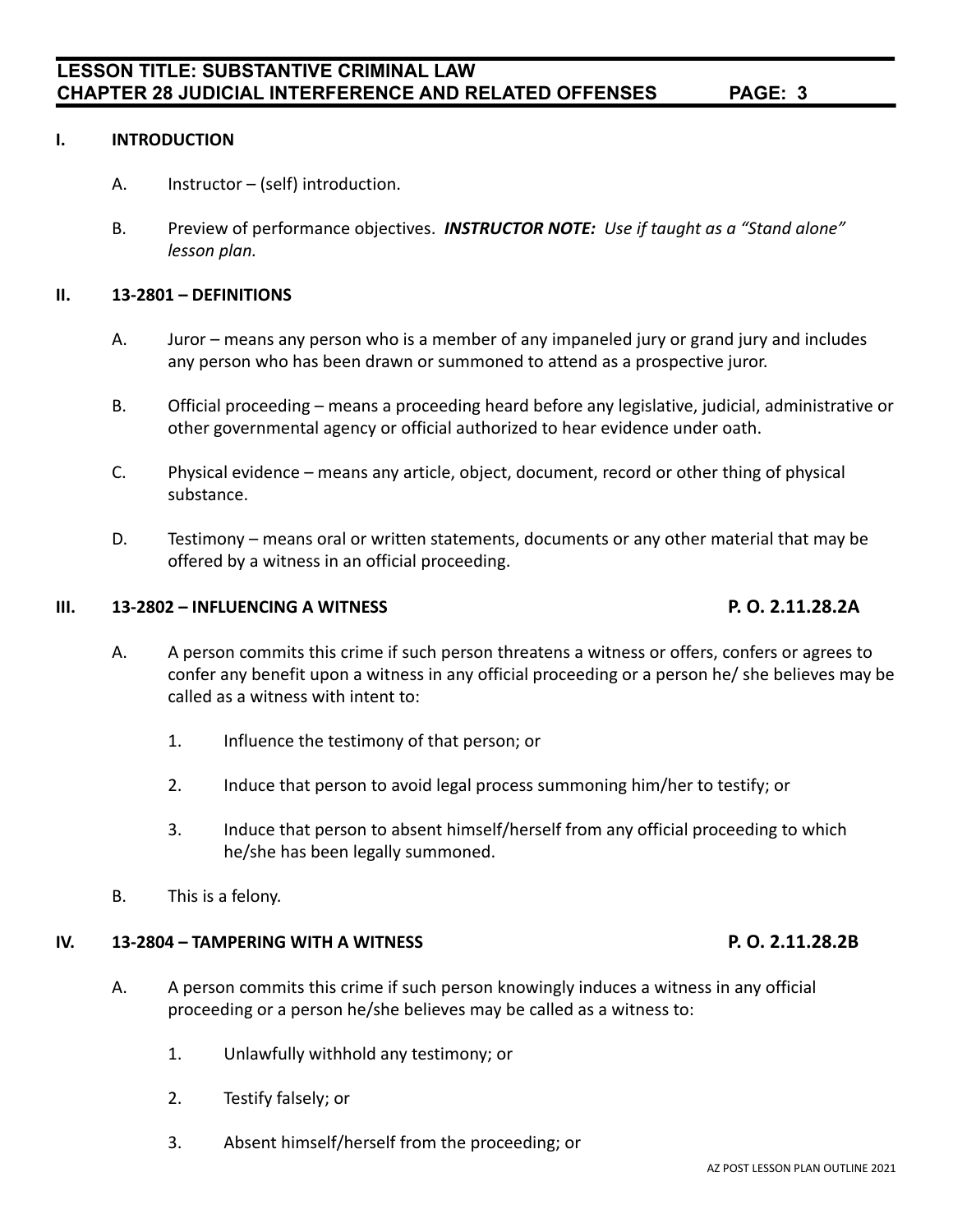# **LESSON TITLE: SUBSTANTIVE CRIMINAL LAW CHAPTER 28 JUDICIAL INTERFERENCE AND RELATED OFFENSES PAGE: 4**

- 4. Evade a summons or subpoena.
- B. This is a felony.

### **V. 13-2805 – INFLUENCING A JUROR P. O. 2.11.28.2C**

- A. A person commits this crime if such person threatens a juror or offers, confers or agrees to confer a benefit upon a juror with the intent to influence the juror's vote, opinion, decision or other action as a juror.
- B. This is a felony.

### **VI. 13-2807 – JURY TAMPERING P. O. 2.11.28.2D**

- A. A person commits this crime if, with intent to influence a juror's vote, opinion, decision or other action in a case, such person directly or indirectly, communicates with a juror other than as a part of the normal proceedings of the case.
- B. This is a Class 6 felony.

### **VII. 13-2809 – TAMPERING WITH PHYSICAL EVIDENCE P. O. 2.11.28.2E**

- A. A person commits this crime if, with intent that it be used, introduced, rejected or unavailable in an official proceeding which is then pending or which such person knows is about to be instituted, such person:
	- 1. Destroys, mutilates, alters, conceals or removes physical evidence with the intent to impair it verity or availability; or
	- 2. Knowingly makes, produces or offers any false physical evidence; or
	- 3. Prevents the production of physical evidence by an act of force, intimidation or deception against any person.
- B. Inadmissibility of the evidence is not a defense.
- C. This is a felony.

### **VIII. 13-2810 – INTERFERING WITH JUDICIAL PROCEEDINGS P. O. 2.11.28.1**

- A. A person commits this crime if such person knowingly:
	- 1. Engages in disorderly, disrespectful or insolent behavior during the session of a court which directly tends to interrupt its proceedings or impairs the respect due to its authority (contempt of court); or